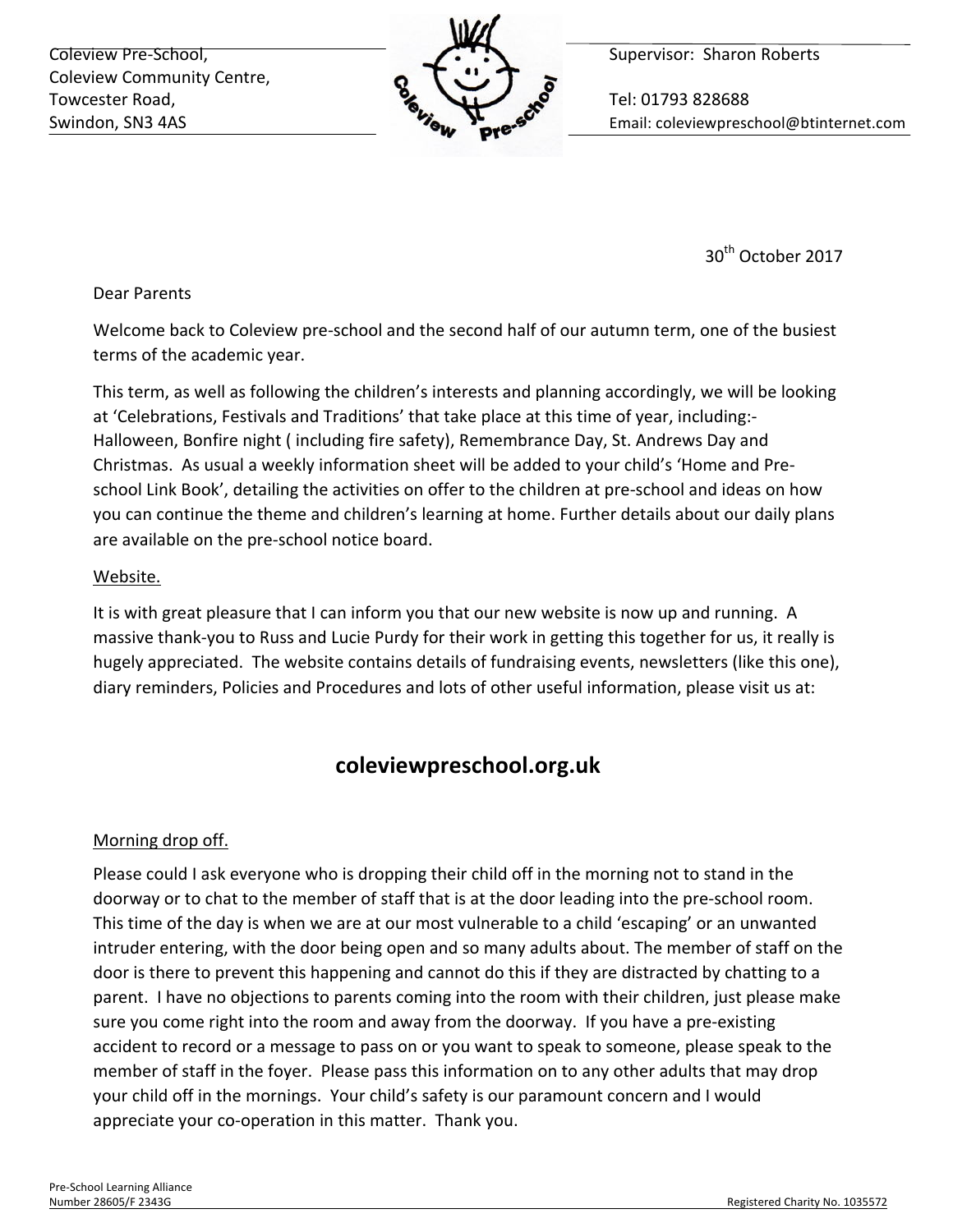## **Fund Raising**

Hopefully everyone had a good time at the Spooky Sponsored walk at Stanton Park on Sunday 29<sup>th</sup> October. This was organised by our hard working fund raising committee who have arranged more events for you to enjoy over the coming weeks and months (see Quiz Night above). Please check the notice board in the pre-school foyer and look out for flyers in your child's bag regarding forthcoming events and activities.

The committee is a great way to get to know other parents of children who your child will be in education with for the next 12 years and is also a way of being involved in your child's education which is beneficial to supporting your child's development.

If you are interested in joining our parents fund raising team, please complete the slip attached and return it to pre-school or alternatively speak to a member of staff. Thank you.

Information is also available on 'FACEBOOK' please search: Coleview Pre-School Fundaising Group.

Please don't forget the 'Book Club' that Nicky runs on a Wednesday morning, 9.00 am. There are a great range of books for the children to borrow each week. Please remember to return books by the Tuesday of the following week in order that a good selection is on offer for each Wednesday morning. 

Your continued support and kindness is very, much appreciated. Thank you.

### Suggestions Box

We are always open to suggestions and new ideas, particularly if they are from parents as you have a vested interest in our pre-school. Please speak to a member of staff or write in your child's home/pre-school link book/ or if you would prefer please write it down and place it in our suggestions box which is in the pre-school foyer. These can be anonymous if you prefer. Thank you. 

### Coats and Jackets

Please remember to provide your child with a coat or jacket to wear during pre-school sessions. As outdoor play is an important factor in children's learning and development, all children have the opportunity to access outdoor play during the pre-school sessions and therefore need to be suitably clothed as the weather deteriorates. At pre-school we do keep some spare outdoor waterproof clothing and wellington boots but not enough for all children and most children prefer to wear their own. Can I also take this opportunity to remind you to label all of your children's items of clothing clearly with their names, to prevent any confusion. Thank you.

### **Photographer**

The pre-schools photographers, Terry & Sue Ferris, will be in pre-school on THURSDAY  $9<sup>th</sup>$ NOVEMBER (morning only). All children who attend pre-school on a Thursday morning will be photographed unless you advise us otherwise, please note there is NO obligation to buy. If your child does not attend pre-school on a Thursday morning but you would like them to be photographed please bring them along between 9.30am and 11.30am. Siblings are welcome.